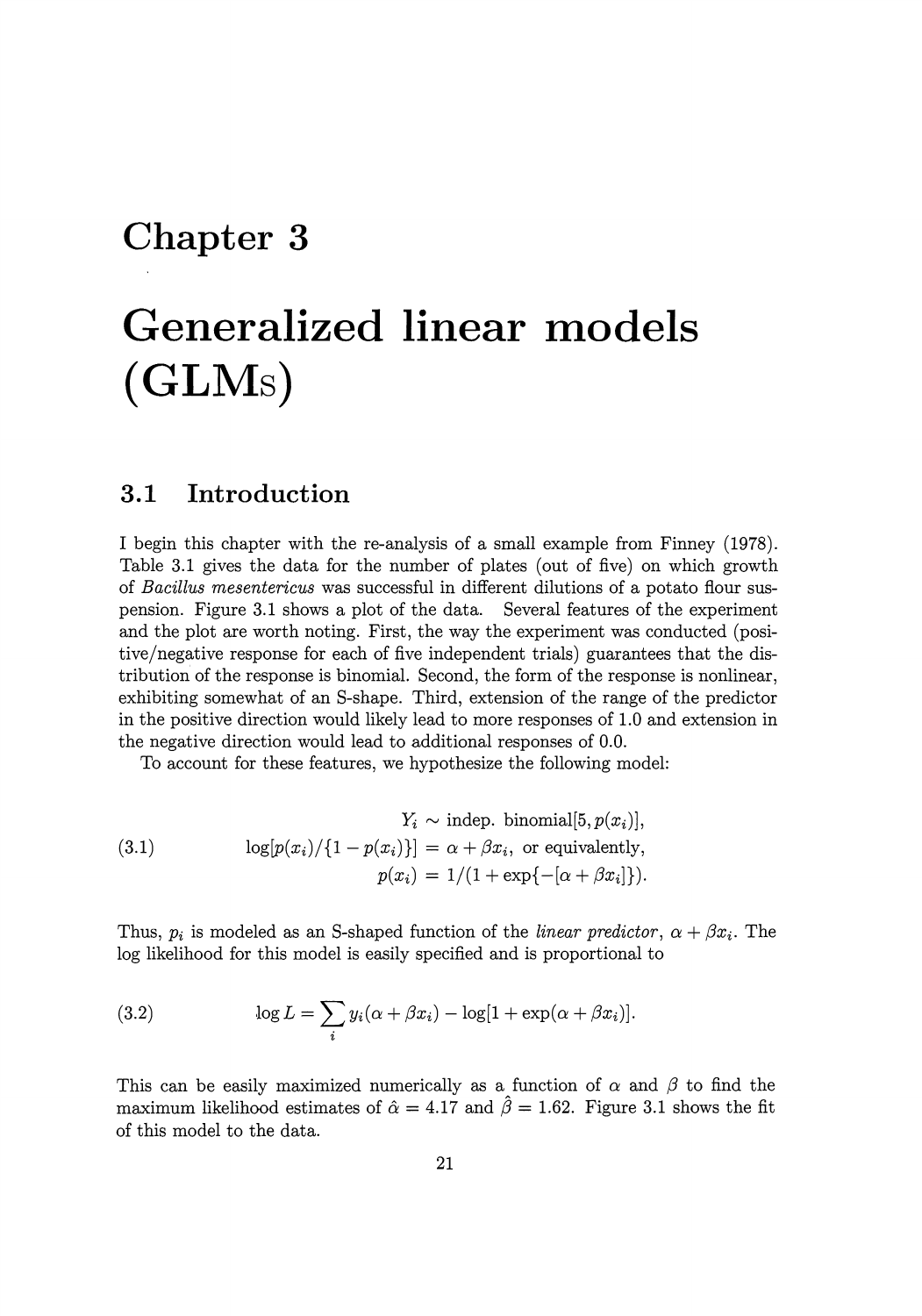| Data for the potato flour example |                  |          |            |
|-----------------------------------|------------------|----------|------------|
| <b>Spore Growth</b>               |                  |          |            |
|                                   | Number of Number |          | Proportion |
| Dilution                          | plates           | positive |            |
| 1/128                             | 5                |          | 0.0        |
| 1/64                              | 5                | 0        | 0.0        |
| 1/32                              | 5                | 2        | 0.4        |
|                                   |                  |          |            |
| 1/16                              | 5                | 2        | 0.4        |
| 1/8                               | 5                | 3        | 0.6        |
| 1/4                               | 5                | 4        | 0.8        |
|                                   |                  |          |            |
| 1/2                               | 5                | 5        | 1.0        |
|                                   | 5                | 5        | $1.0\,$    |
| 2                                 | 5                | 5        | $1.0\,$    |
|                                   | 5                | 5        | $1.0\,$    |

TABLE 3.1.



FIG. 3.1. *Plot of proportion of positive plates versus log dilution.*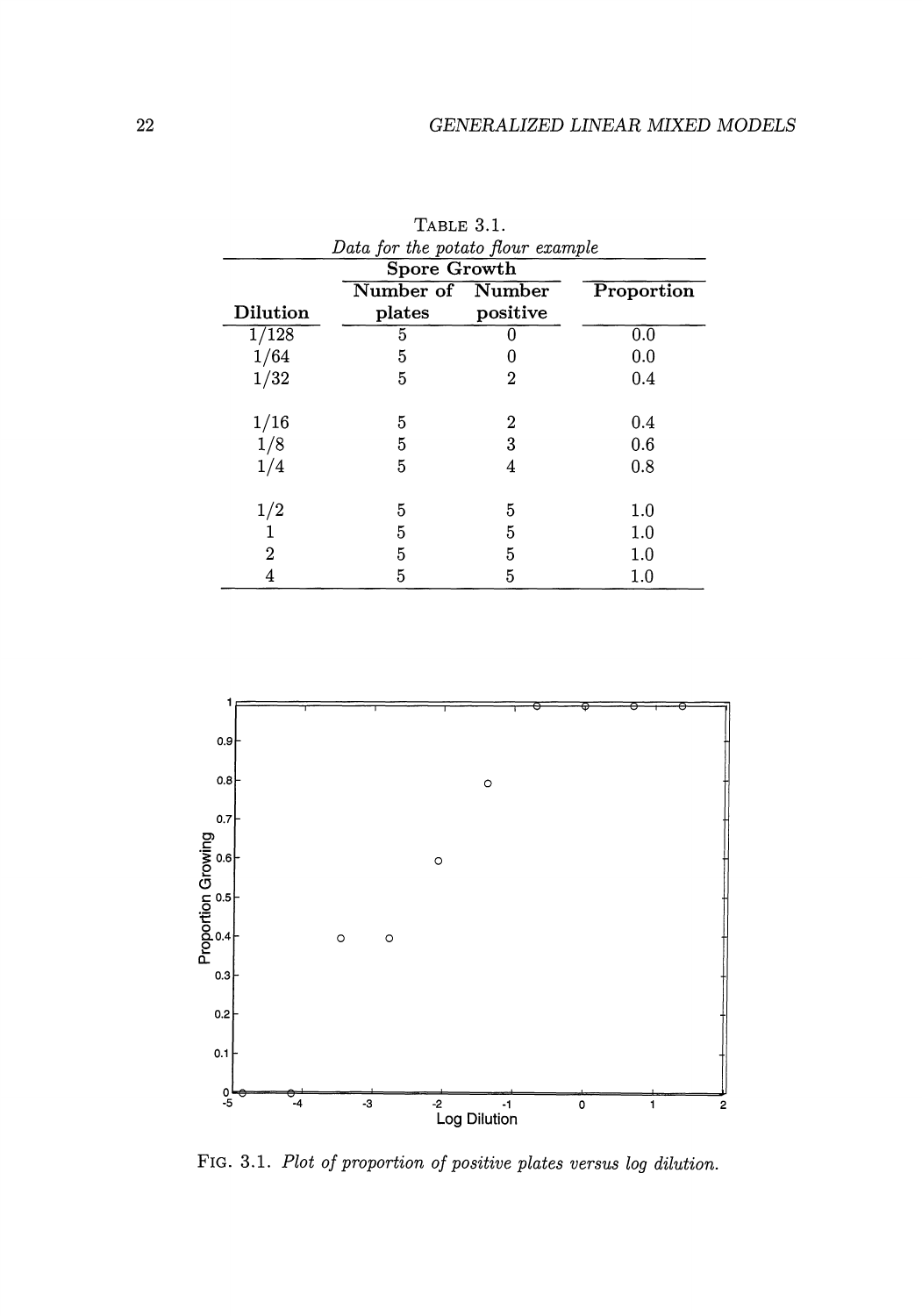

FIG. 3.2. *Plot of data and maximum likelihood fit versus log dilution.* 

#### **3.2 The modeling process**

Modeling using generalized linear models (GLMs) involves answering three questions:

- 1. What is the distribution of the data?
- 2. What aspect of the problem will be modeled?
- 3. What will the predictors be?

In our example, the distribution was necessarily binomial as governed by the experimental design (we are not usually so lucky in having the proper distribution handed to us!). We chose a logit function to model the S-shaped response (others are possible, for example the probit model of Chapter 1), and we have only a single predictor, log dilution.

In the general case of building a GLM we assign to the data, Y, a distribution, often from the exponential family. Letting  $\mu$  represent the mean of Y, we then chose a function  $g(\cdot)$  such that  $g(\mu) = \mathbf{X}\boldsymbol{\beta}$ . This function is called the *link* function and it relates, or links, the mean to a linear (in the parameters) combination of the predictor variables. In our example the chosen distribution was binomial, with  $\mu = 5p(x_i)$  and  $g(\mu) = \log\{(\mu/5)/[1-(\mu/5)]\}.$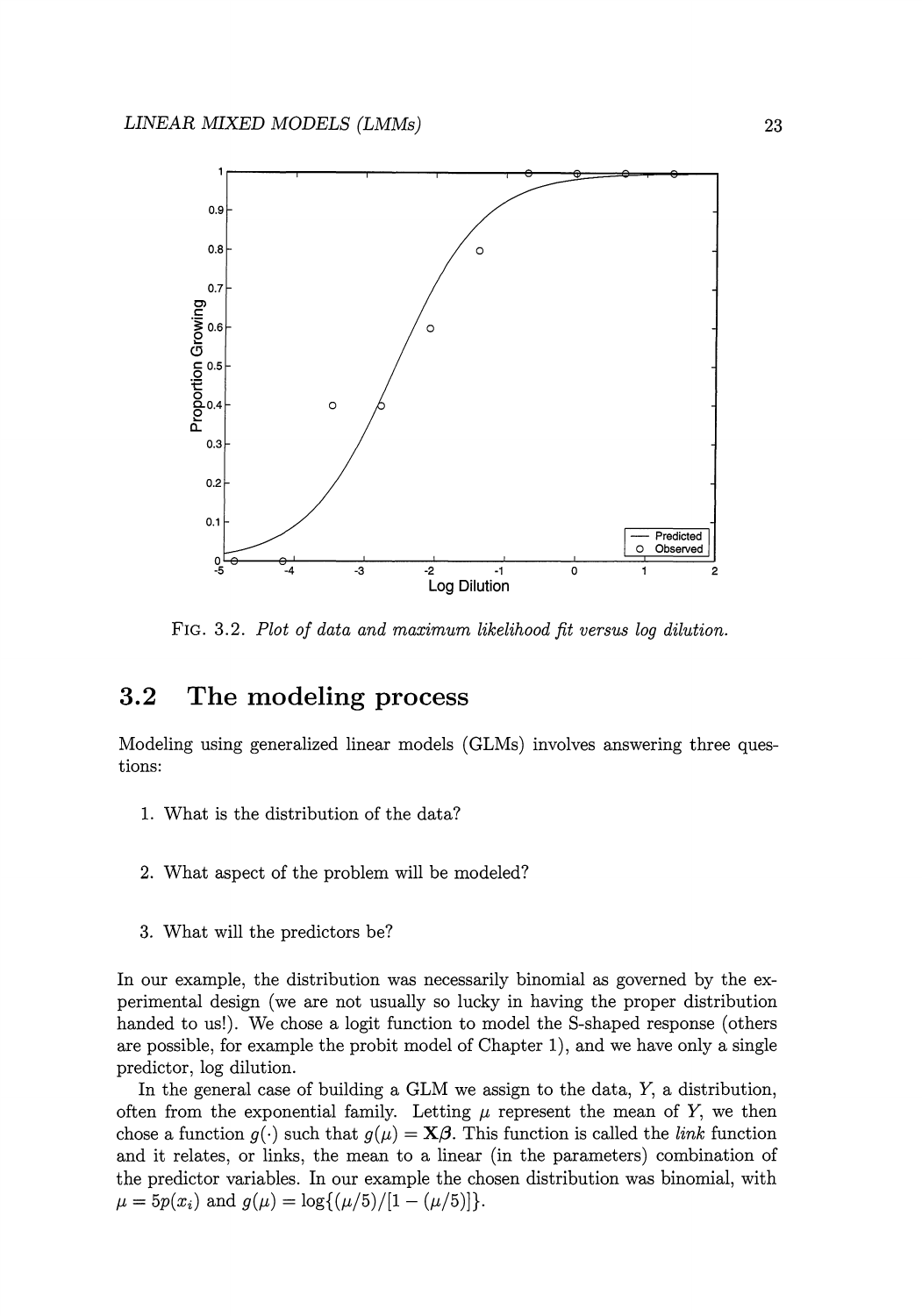

FIG. 3.3. *Plot of fat yield data versus week.* 

#### **3.3 Transforming versus linking**

Using a link function to transform the mean response is *not* the same as transforming the data itself. An easy situation in which to understand this is Poisson distributed data, for which the log link is a common one. Whereas it is always possible to take the log of the mean response (under the reasonable assumption that the mean is positive), it would often be the case that zero counts would be generated, making it impossible to log transform the actual data.

Here is another example that illustrates the difference. Figure 3.3 gives the fat yields in milk (in kg/day) from a single cow over 35 weeks of lactation (Henderson and McCulloch, 1989). A typical curve that is fit to such data is a nonlinear regression equation called Wood's curve (Wood, 1967), given by

(3.3) 
$$
\text{FAT}(t) = \alpha t^{\beta} e^{\gamma t}
$$

where, for the moment, I have avoided specifying either an error term or expectation.

Taking the logarithm of both sides of (3.3) and defining  $\alpha^* = \log \alpha$  gives the convenient-looking equation

(3.4) 
$$
\log \text{FAT}(t) = \alpha^* + \beta \log(t) + \gamma t,
$$

which can be fit by ordinary least squares regression. This would be a transformation approach and it would be congruent with the assumption of homoscedasticity on the log scale, that is, the following model:

(3.5) 
$$
\log \text{FAT}_{i} \sim \text{indep. } \mathcal{N}(\nu_{i}, \tau^{2}),
$$

$$
\nu_{i} = \alpha_{T}^{*} + \beta_{T} \log(t) + \gamma_{T} t,
$$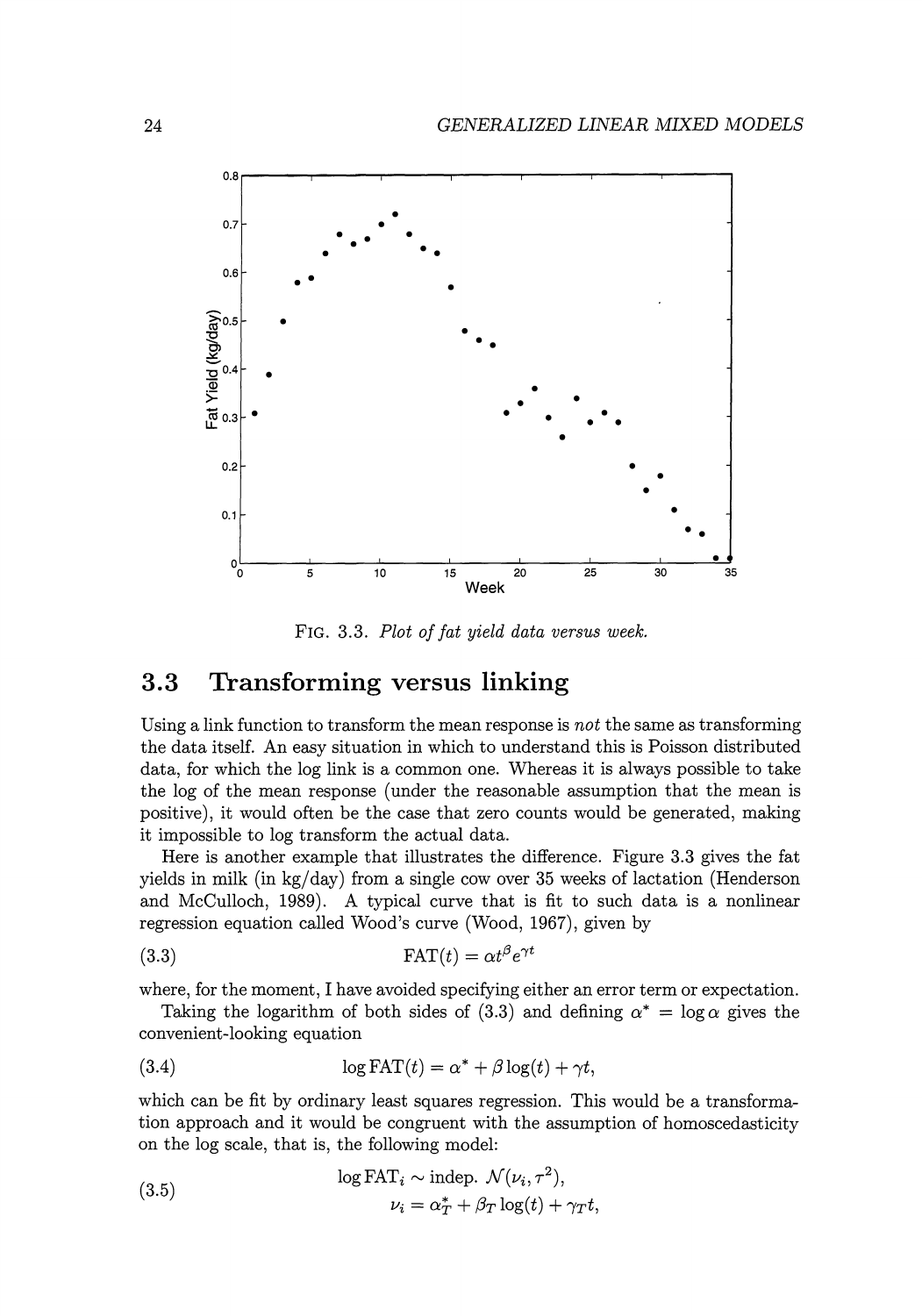

FIG. 3.4. *Fat yield data with fit to transformed data and generalized linear model fit with log link.* 

where the subscript  $T$  indicates the parameters under the transformation approach.

An alternative approach is to assume homoscedasticity on the original  $(kg/day)$ scale and fit the data directly using a log link. This would correspond to a model

(3.6) 
$$
\text{FAT}_{i} \sim \text{indep. } \mathcal{N}(\mu_{i}, \sigma^{2}),
$$

$$
\log \mu_{i} = \alpha_{L}^{*} + \beta_{L} \log(t) + \gamma_{L} t.
$$

Figure 3.3 shows the data with each of these fits superimposed. Clearly, they are quite different. Why is this so? The reason for the differences is revealed by looking at the plots of the same predicted values on the log FAT scale, given in Figure 3.3. The two small fat values of 0.01 in weeks 34 and 35 are outliers on the log scale. The log fit attempts to accommodate them at the cost of the fit around week 7. On the original scale these do not influence the fit as dramatically.

A nice discussion of the proper scale on which to fit data (in the context of fitting the Michaelis-Menten equation) is given in Ruppert et al. (1989).

### 3.4 **Potato flour revisited**

I now return to the potato flour example of Section 3.1 and discuss inference in more detail. As suggested in that section, a common method of fitting these models is by maximum likelihood. That leads naturally to likelihood ratio tests and a measure of model fit, called the deviance. Roughly speaking, the deviance is the difference between twice the maximum possible log likelihood and twice the log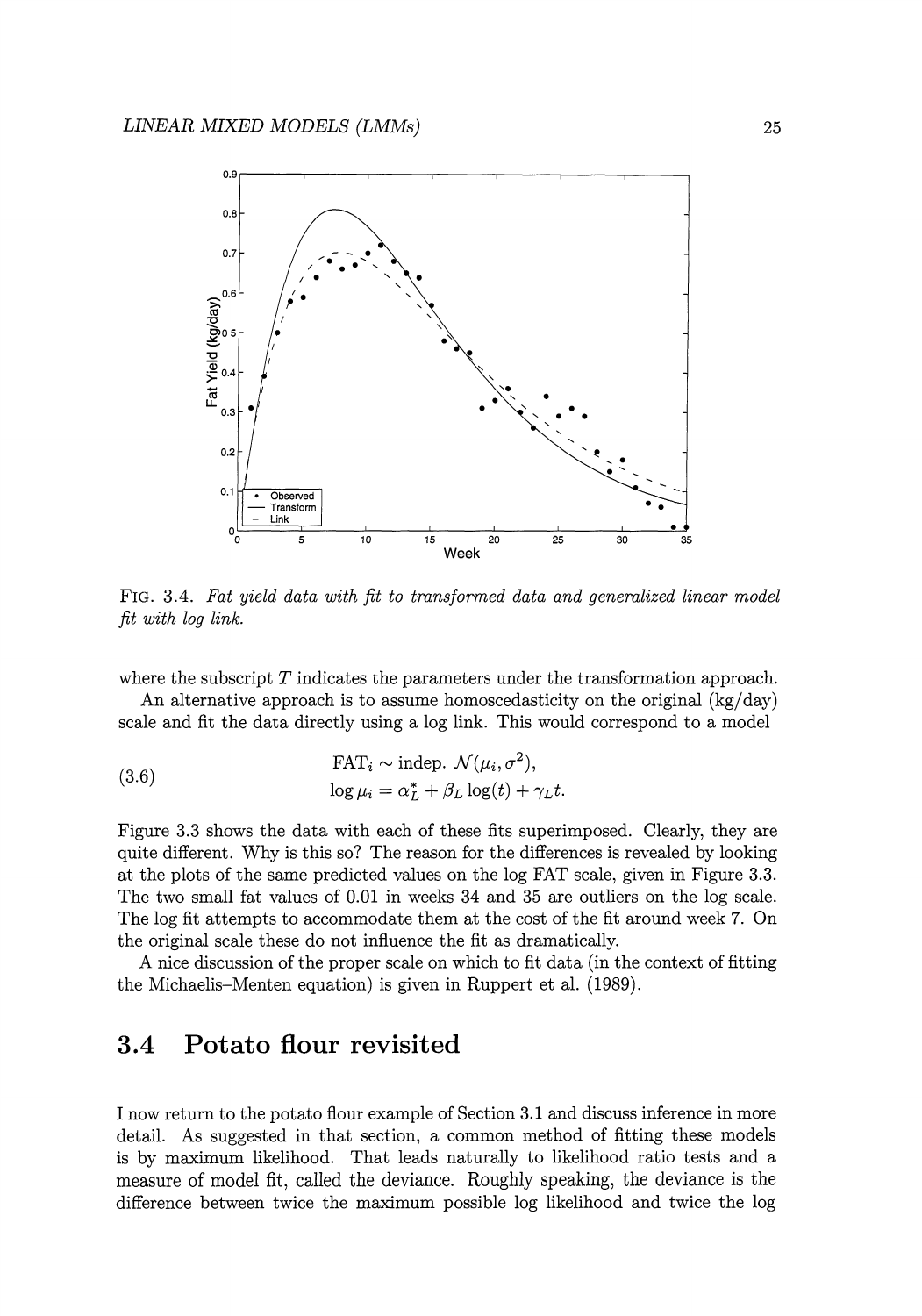

FIG. 3.5. *Fat yield data on log scale with transform and link fits.* 

likelihood of the fitted model. The maximum possible log likelihood is achieved when a saturated model is fit. For the potato flour data, that corresponds to fitting a separate parameter for each level of dilution (10 parameters). Large values of the deviance indicate a model that fits poorly. In cases in which there are sufficient replicates for each pattern of covariates represented in the saturated model, the usual chi-square approximations can be used (McCullagh and Neider, 1989) to form a formal lack-of-fit test. In other situations those approximations break down.

For the potato flour data, we consider three models: (1) the saturated model with 10 parameters, (2) the model of Section 3.1, with 2 parameters (slope and intercept) and (3) a reduced model with only an intercept (1 parameter). Respectively their log likelihood values are:  $-12.597, -14.214$  and  $-33.203$ . The deviance for the slope and intercept model is  $2(-12.597 + 14.214) = 3.234$  on  $10 - 2 = 8$  degrees of freedom. Performing a formal chi-square test gives a  $p$ -value of 0.92, indicating that the saturated model is no better than the slope and intercept model, or, equivalently, that there is not evidence for lack of fit.

For the intercept-only model, the deviance is  $2(-12.597 + 33.203) = 41.212$  on 9 degrees of freedom, which is statistically significant with a  $p$ -value of approximately 0. The deviance thus indicates that the intercept-only model is inadequate (pretty obvious from Figure 3.1!).

The deviance statistics can also be used to form likelihood ratio tests since the difference in the deviance of two models is the usual likelihood ratio statistic (the log likelihood of the saturated model cancelling out). Using the deviance statistics to compare the intercept-only and the slope and intercept models gives a likelihood ratio statistic of  $41.212 - 3.234 = 37.978$  on 1 degree of freedom with a p-value of approximately zero. As expected, we reject the intercept-only model in favor of the